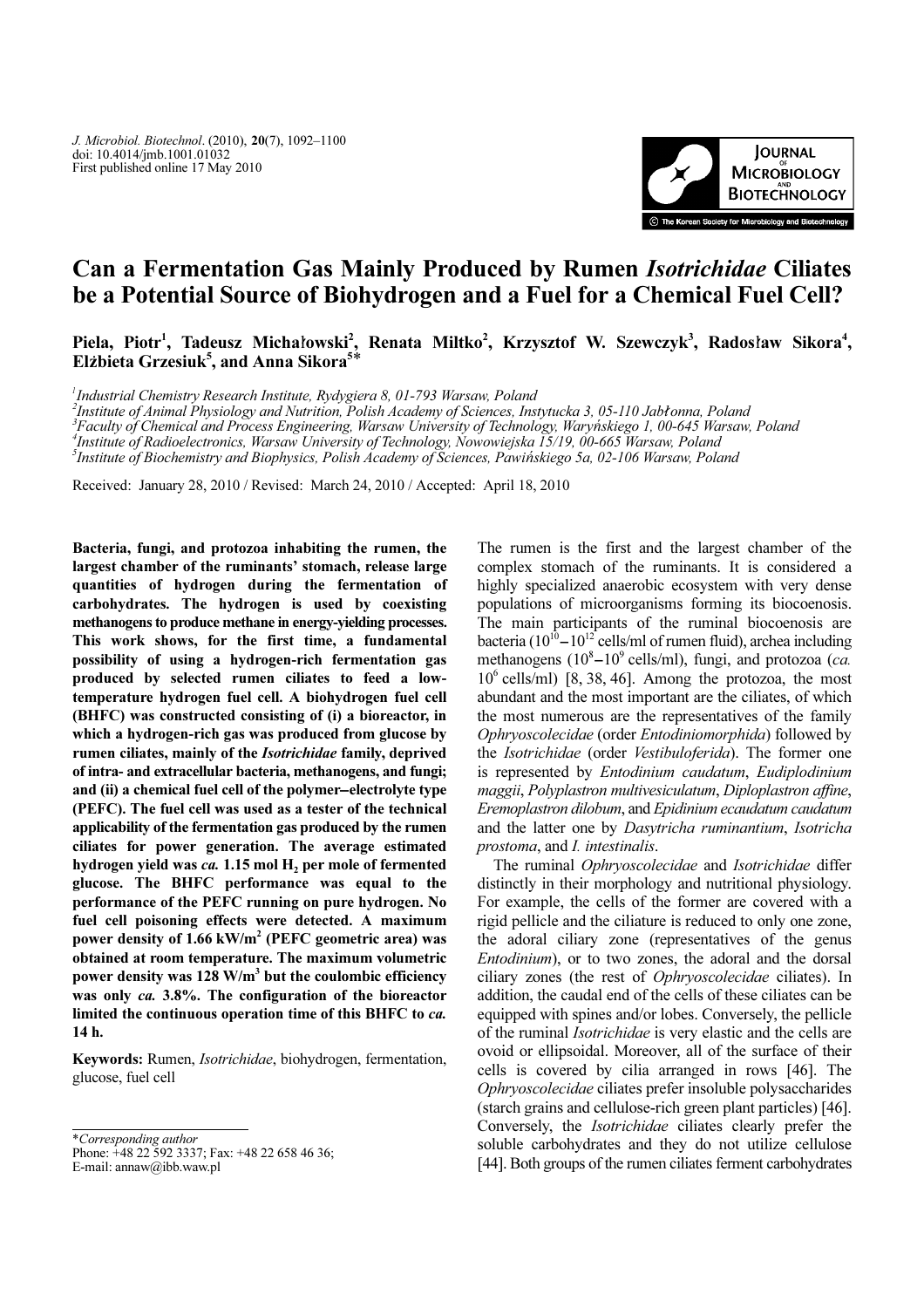to acetic, butyric, lactic, and propionic acids; however, different proportions of the acids are observed for the Isotrichidae and Ophryoscolecidae families [1, 9, 27, 31, 33, 41, 43, 44]. Both the Isotrichidae and Ophryoscolecidae ciliates synthesize and store amylopectin in their cells and release hydrogen and carbon dioxide, the gaseous products of carbohydrate fermentation. However, the representatives of the former group seem to metabolize carbohydrates more intensively than the latter group. For example, the Isotricha prostoma and the small Dasytricha ruminantium were able to produce over 270 and 130 pmol short-chain fatty acids per protozoal cell per hour, respectively [44]. Conversely, the production rate of volatile fatty acids by large representatives of the Ophryoscolecidae such as the Eudiplodinium maggii and the Diploplastron affine did not exceed 45 pmol/cell/h [27, 43].

Hydrogen is also released by numerous species of rumen bacteria and fungi [32, 38]. Thus, the rumen can be envisioned as a natural hydrogen-producing bioreactor. It is well known that under natural conditions, all the hydrogen is immediately used by ruminal methanogens to produce methane in energy-yielding processes [6].

Little attention was focused to date on the potential use of the ruminal ciliates as biohydrogen producers and on the possibility to use the biohydrogen for a biotechnological purpose. The best known and the most intensively studied biological processes leading to hydrogen release are bacterial dark fermentation and photofermentation, as well as direct and indirect biophotolysis in microalgae [7, 12, 14, 19, 20, 24]. In this contribution, for the first time, we show that the hydrogen-rich fermentation gas produced by the ruminal Isotrichidae ciliates deprived of fungi, bacteria, and methanogens and incubated in vitro is able to feed a lowtemperature hydrogen fuel cell. The Isotrichidae seemed to be more suitable for BHFC experiments than the Ophryoscolecidae ciliates because of (i) more intensive carbohydrate metabolism, (ii) better resistance to vigorous shaking, and (iii) better tolerance of incubation with antibiotics (our unpublished data).

A system in which a hydrogen-rich fermentative gas, produced in a bioreactor by microorganisms, is transported to a proper chemical fuel cell and used there as the fuel, is a special case of a microbial fuel cell, but is not often described in the literature [22, 36, 39, 40]. Microbial fuel cells (MFCs) convert the chemical energy of natural, organic compounds directly into electric energy with the aid of living microorganisms. Generally, metabolic cell processes associated with anaerobic oxidation of nutrients, mainly carbohydrates, can supply fuel for direct oxidation in an anode compartment, or they can be a source of electrons directly or indirectly transferred to an anode. To date, several different ways have been proposed to use microorganisms for producing electrical energy [4, 22, 23]. Systems with the hydrogen bioreactor and the chemical

fuel cell separated are often considered not to be typical MFCs because the fuel cell is in fact a chemical one. However, the hydrogen is still generated by growing microorganisms [4]. It has been recently proposed to give such systems a separate name: "biohydrogen MFCs" or "HMFCs" [22]. It appeared to us that building a biohydrogen fuel cell (BHFC) around the ruminal ciliates could be interesting as a demonstration because, in contrast to fermentative bacteria, the ciliates are potential producers of a relatively clean hydrogen-rich gas; that is containing only small amounts of substances, such as H<sub>2</sub>S harmful to low-temperature fuel cells (our unpublished data). Moreover, it is possible to prepare a methanogen-free suspension of the ciliates with the use of antibiotics [16, 33, 41]. Thus, there is a clear path to clean hydrogen production using the ciliates. No such possibility exists in the case of the rumen bacteria because of their sensitivity to antibiotics.

So far, there has been one report on using the rumen microorganisms, mainly bacteria, to construct a biologically assisted power generation device. Rismani-Yazdi et al. [34] contacted a mixture of rumen microorganisms with graphite creating an anode for an all-in-one MFC capable of extracting electrons from cellulose. There was also a concept of using rumen microorganisms as biocatalysts in a RUDAD (rumen-derived anaerobic digestion) process leading to biogas production from various plant materials [13, 18].

#### MATERIALS AND METHODS

#### Microbiological Part

The rumen ciliates were isolated from the natural rumen fauna of two rumen-fistulated cows fed a hay concentrate supplemented with sugar beet pulp and molasses, which stimulate the growth of the hydrogen-producing ciliates of the Isotrichidae family. The animals were fed twice daily and water was available all day. To prepare a suspension of active ciliates free of fungi, bacteria, and methanogens, two rumen-fistulated cows fed a hay concentrate supplemented with<br>sugar beet pulp and molasses, which stimulate the growth of the<br>hydrogen-producing ciliates of the *Isotrichidae* family. The animals<br>were fed twice daily a one hour after afternoon feeding. The fluid was filtered through a nylon 250-um-pore-size filter, and the filtrate was collected in a cylindrical vessel immersed in a water bath at 40°C. This step removed fungi because fungi adhere to food particles in the rumen. Immediately after the collection, the filtrate was saturated with a stream of  $CO<sub>2</sub>$  and was allowed to stand for 30 min at  $40^{\circ}$ C. During this period, the residual food particles floated to the top of the vessel, while the protozoa sedimented at the bottom. The sediment was transferred to a smaller glass vessel and suspended in a warm  $(40^{\circ}C)$ "caudatum"-type solution of  $(g/l)$  K<sub>2</sub>HPO<sub>4</sub> (6.3), KH<sub>2</sub>PO<sub>4</sub> (5.0), NaCl (0.65), CaCl<sub>2</sub>·6H<sub>2</sub>O (0.09), MgSO<sub>4</sub>·7H<sub>2</sub>O (0.09), and CH<sub>3</sub>COONa (0.75) [5]. The pH of the solution was 6.84. The warm solution used to suspend the protozoa was saturated with a stream of  $CO<sub>2</sub>$  to remove the oxygen. The sedimentation procedure was repeated five times to remove the majority of extracellular bacteria and methanogens. Of the sedimented protozoa, the representatives of the family Isotrichidae adhered to the walls of the vessel. Because of this, it was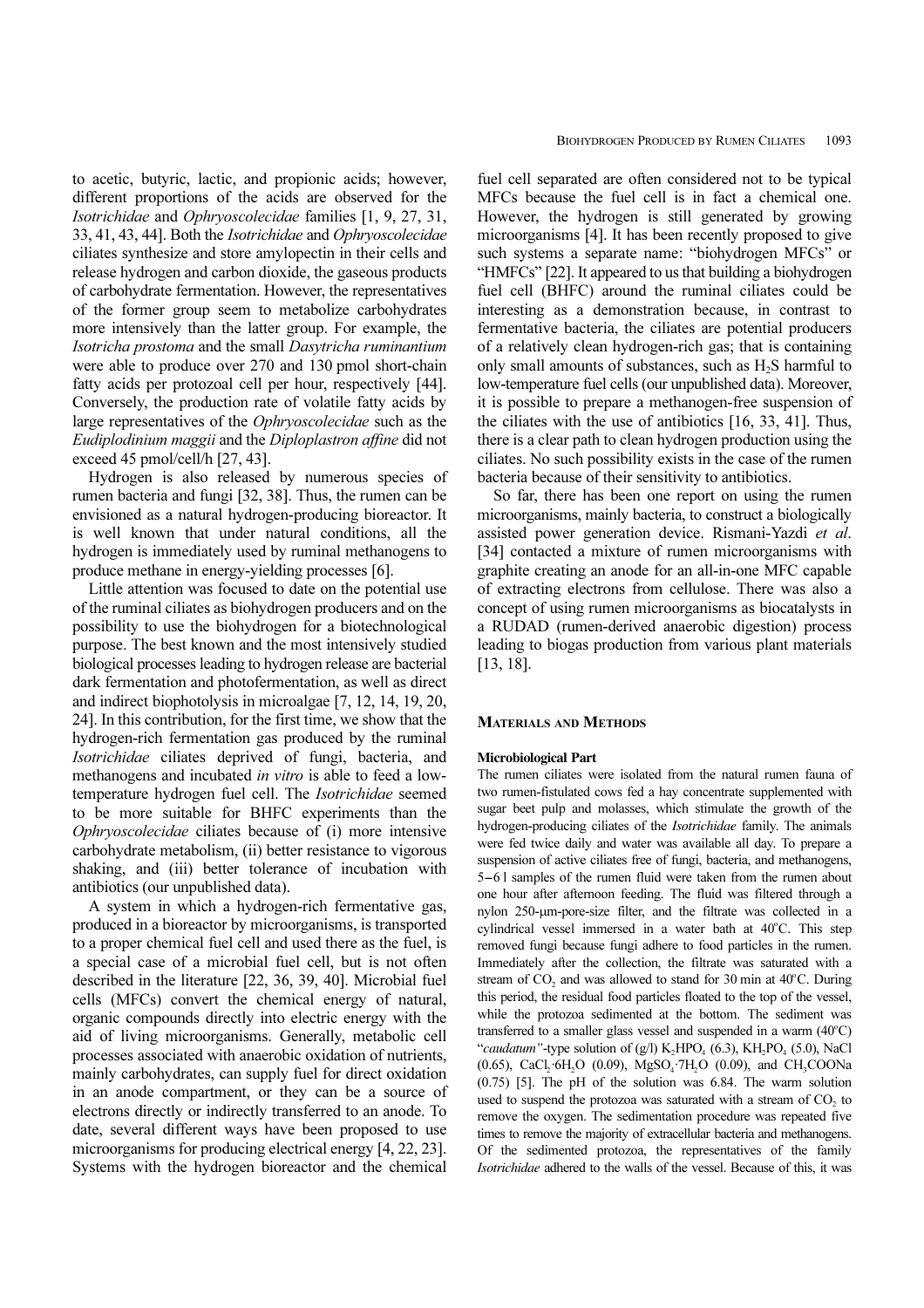possible to remove the majority of the Ophryoscolecidae ciliates by delicate suction. The protozoa of interest were transferred to an incubation flask and suspended in a warm  $(40^{\circ}$ C) culture medium composed of  $(g/l)$  K<sub>2</sub>HPO<sub>4</sub> (1.0), NaHCO<sub>3</sub> (5.0), NaCl (6.0), CaCl<sub>2</sub>·6H<sub>2</sub>O (0.2), and MgSO<sub>4</sub>·7H<sub>2</sub>O (0.2) [15]. The pH of the medium was 7.76. The medium contained chloramphenicol, streptomycin, and ampicillin, each at 50  $\mu$ g/ml, to eliminate the remaining intraand extracellular bacteria and methanogens [3, 16, 27, 31], and the suspension was incubated overnight at  $40^{\circ}$ C under continuous mixing with a stream of  $CO<sub>2</sub>$  [28]. On the next day, the protozoa were again separated by sedimentation. The sediment was transferred to a measuring cylinder and diluted with the culture medium saturated with  $CO<sub>2</sub>$  (see above). A 5-ml sample of the suspension was taken to determine the number and the viability of the protozoa (see below), whereas the remaining part was divided into 8 equal portions that were put into 8 incubation flasks. The flasks with the suspension of protozoa were immediately flushed with a stream of CO<sub>2</sub> and the suspension was diluted to the final volume of 800 ml in each flask by adding warm  $(40^{\circ}C)$  CO<sub>2</sub>-saturated culture medium [15] containing antibiotics (see above) at 50 µg/ml each. The incubation flasks were then placed in two water baths  $(40^{\circ}$ C) and shaken vigorously. A saturated glucose solution (120 g in 100 ml of water) was injected into the flasks in 5-ml/flask doses whenever a lowering in the production rate of gas was noted.

Samples for counting of the ciliates were taken from the freshly prepared suspension, as described above, and from each incubation flask at the end of the BHFC experiment. The samples were fixed with a 4% aqueous solution of formaldehyde added in a 1:1  $(v/v)$ proportion. The ciliates were counted under an optical microscope according to Michałowski [29]. Images of ciliates were taken using an Olympus BX-51 optical microscope equipped with an Olympus DP-50 camera.

Short-chain carboxylic acids accumulated in the culture medium were determined qualitatively and quantitatively according to the gas chromatography method of Ziołecki and Kwiatkowska [48] (Philips, PU 4410, FID detector).

#### Fermentation Gas Conditioning, Metering, and Analysis

The gas evolving in the individual bottles was combined and, using a peristaltic pump, directed to the anodic chamber of a polymer electrolyte fuel cell (PEFC). Before entering the anodic chamber, the gas was passed through two wash bottles connected in series. The first one was filled with a 1 M aqueous  $Na, CO_3$  solution, and the second one with 1 M aqueous  $H_2SO_4$  solution. The first bottle served as an absorber of traces of H2S and carboxylic acids present in the produced gas. In the second bottle, traces of  $NH<sub>3</sub>$ , also present in the gas, were trapped.  $H_2S$  and  $NH_3$  have a detrimental effect on the functioning of the anode catalyst and the polymer electrolyte membrane of the employed PEFC, respectively.

The rate of gas production was determined by metering the gas exiting the anodic chamber of the PEFC under atmospheric pressure and noting the simultaneous current of the PEFC. Using the first Faraday's law, the fuel cell current was recalculated to a rate of  $H_2$ consumption by the PEFC (neglecting traces of carboxylic acids,  $H_2$ ) was the only "consumable" in the gas). The total rate of gas production was obtained by adding the rate of gas at the anode exhaust to the rate of H<sub>2</sub> consumption in the PEFC.

At specific moments of the experiment, the nonconditioned fermentation gas was collected in gas-tight gas pipettes.  $H_2$ ,  $CO_2$ ,

and CH4 were the principal gaseous metabolites quantified by subsequent gas chromatography (Shimadzu GC-14B, Carboxen 1010 PLOT column, TCD detection). In one gas sample, H<sub>2</sub>S, short-chain carboxylic acids, and NH<sub>3</sub> were also determined (Hewlett Packard 6890, pre-estrification of acids, polar 0.3-µm capillary column, and FID or AED detection).

#### Electrochemical Part

The PEFC consisted of a membrane-electrode assembly (MEA) made by applying thin catalyst layers directly to a Nafion 117 membrane (Du Pont de Nemours, Wilmington, U.S.A.) after Wilson and Gottesfeld [47]. The geometric active area of the MEA was **Electrochemical Part**<br>The PEFC consisted of a membrane-electrode assembly (MEA)<br>made by applying thin catalyst layers directly to a Nafion 117<br>membrane (Du Pont de Nemours, Wilmington, U.S.A.) after Wilson<br>and Gottesfeld atomic ratio of 1:1 (from E-TEK, Somerset, U.S.A.). The catalyst loading in the anode catalyst layer was  $ca$ . 8 mg/cm<sup>2</sup> (geometric area). The cathode catalyst was Pt black (E-TEK) at a loading of 4 mg/cm<sup>2</sup> (geometric area). The MEA was sandwiched between gasdiffusion layers (carbon cloth-type; E-TEK), serpentine flow fields, and endplates. The latter two were homemade.

The fermentation gas was supplied to the anode as described above. The cathode was fed ambient air, humidified by passing it through a water-filled wash bottle with the use of the peristaltic diffusion layers (carbon cloth-type; E-TEK), serpentine flow<br>and endplates. The latter two were homemade.<br>The fermentation gas was supplied to the anode as da<br>bove. The cathode was fed ambient air, humidified by pa<br>throug pump. The temperature of the cell was maintained at  $24-26^{\circ}$ C.

Two types of polarization tests were run by means of a model 6051A DC electronic load (Agilent, Santa Clara, U.S.A.): (i) application of a constant voltage across the endplates of the fuel cell with monitoring of the current and the effective cell voltage over time, and (ii) steady-state polarization curve recording in the voltagedriven mode. During the latter test, the voltage of the cell was stepped down in 50-mV steps from the open circuit voltage (OCV) to a fixed low-voltage limit. At each applied voltage, the system was equilibrated for 60 s.

The PEFC used in the BHFC experiment was characterized before and after the BHFC experiment by recording steady-state polarization curves using pure hydrogen and pure synthetic air as the anode and cathode gas feeds, respectively. The PEFC temperature, pressure, flow rates, and humidification conditions of the pure gases were the same as during the BHFC experiment. During these polarizations, the internal resistance of the fuel cell was measured using a model 1260 impedance/gain-phase analyzer (Solartron Analytical, Farnborough,  $IJK$ ).

# **RESULTS**

#### Biohydrogen Producers

The following description presents the results of a single representative rumen-BHFC experiment. The BHFC performance shown below is the result of a series of experiments, through which a choice of the right protozoa, an optimization of the PEFC for operation on the fermentation gas, and a matching of the size of the bioreactor and the size of the fuel cell were made.

At the beginning of the BHFC experiment, the total concentration of the Isotrichidae ciliates in each flask was ca.  $2.1 \times 10^4$  cells/ml and their total number in all the flasks was ca.  $1.34 \times 10^8$ . The ciliates from the genera *Isotricha*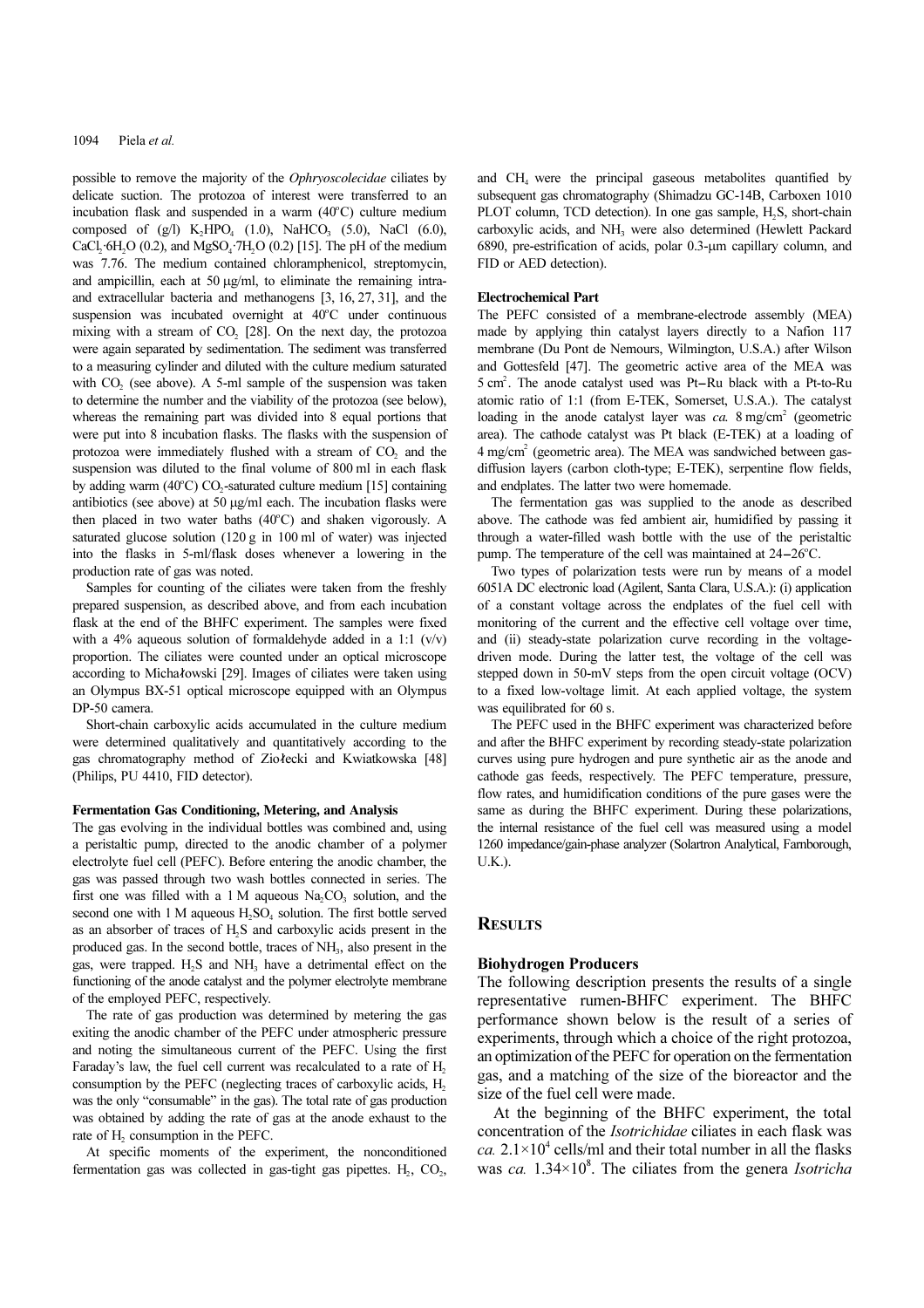

Fig. 1. Microscopic views of I. intestinalis (A), D. ruminantium (B), and the mixed population of Isotrichidae ciliates used to generate  $H_2$  at the beginning  $(C)$  and at the end  $(D)$  of the BHFC experiment.

(Fig. 1A) and Dasytricha (Fig. 1B) constituted about 80% and 20% of the total number of the Isotrichidae ciliates, respectively. The ciliates from the family Ophryoscolecidae were also present in the suspension of the incubated protozoa. Their concentration at the beginning of experiment was ca.  $3.5 \times 10^3$  cells/ml. Thus, they constituted about 14% of the total number of ciliates in the incubated suspension. Because of their small number and limited ability to utilize simple sugars [44, 46] compared with the *Isotrichidae*, the contribution of the *Ophryoscolecidae* ciliates to  $H_2$ production and, hence, to the operation of the BHFC was likely insignificant. For the methodology, however, it is important to emphasize that the Ophryoscolecidae ciliates formed over 90% of the total number of protozoa in the rumen fluid taken from the cows. This shows that the procedure to prepare the suspension of the Isotrichidae resulted in elimination of the vast majority of Ophryoscolecidae ciliates. Most of the eliminated Ophryoscolecidae were the small ciliates from the genus *Entodinium*, which typically rumen fluid taken from the cows. This shows that the procedure to prepare the suspension of the *Isotrichidae* resulted in elimination of the vast majority of *Ophryoscolecidae* ciliates. Most of the eliminated *Ophryoscol* rumen [46]. A microscope image of the mixed population of protozoa used to generate  $H_2$  in the present experiment is in Fig. 1C.

From chromatographic analysis of gas samples collected throughout the BHFC experiment, it was found that the fermentation gas was composed of  $CO<sub>2</sub>$ , H<sub>2</sub>, water vapor, and traces of impurities (see section below on biohydrogen production and condition of Isotrichidae ciliates during experiment). Methane was not detected (the detection limit of the method was  $\leq 50$  ppm). This and our previous observation from optimization studies that the rate of gas evolution from such cultures was proportional to the number of ciliates present indicate that the removal of



Fig. 2. Time record of the ruminal-BHFC voltage and current density.

The starting moments of anode gas pumping and (constant-voltage) polarization of the PEFC, as well as points of addition of glucose portions to the suspension of the protozoa are indicated by arrows. Plot-attached arrows assign the plots to their appropriate vertical axes. See the Material and Methods section for other details.

bacteria and methanogens was successful. Other investigators earlier found a similar effect of antibiotics [3, 16, 27, 31, 33, 41]. Thus, in our opinion, hydrogen was indeed produced by the protozoa and not by residual bacteria.

#### Continuous Operation of BHFC

Changes of the BHFC current density and voltage during the experiment conducted in the constant-voltage regime are in Fig. 2. The experimental time shown on the horizontal axis corresponds to the real time of the experiment minus a number of breaks for glucose addition, polarization curve recording, and fermentation gas sampling. These breaks included, the total BHFC experiment duration was 14 h.

The experiment was initiated by addition of the first portion of glucose to the flasks with the protozoa suspension and this moment corresponds to experimental time 0 min. Gas evolution in the flasks began soon after the first glucose addition. The natural pressure build up in the incubation flasks was not enough to drive the produced gas past the impurity-absorbing wash bottles and into the PEFC. Therefore, at 90 min of experiment, the anode gas began to be forced out of the flasks by means of a peristaltic pump set to a nominal flow of 60 cm<sup>3</sup>/min (at ambient pressure). The pump remained on from then on. Note that because the nominal output of the pump was more than twice the effective production of the fermentation gas (see later), the protozoa fermented glucose at a relatively constant reduced pressure of ca.  $5.5 \times 10^4$  Pa. Mandal *et al.* [26] have shown that reducing the total pressure above a culture of Enterobacter cloacae enhanced the rate of biohydrogen production. The lowered activity of gaseous metabolites makes the fermentation process more thermodynamically favorable [19, 20]. Such an effect is common for bacterial systems and should be also expected for protozoa. Note that the partial hydrogen pressure in the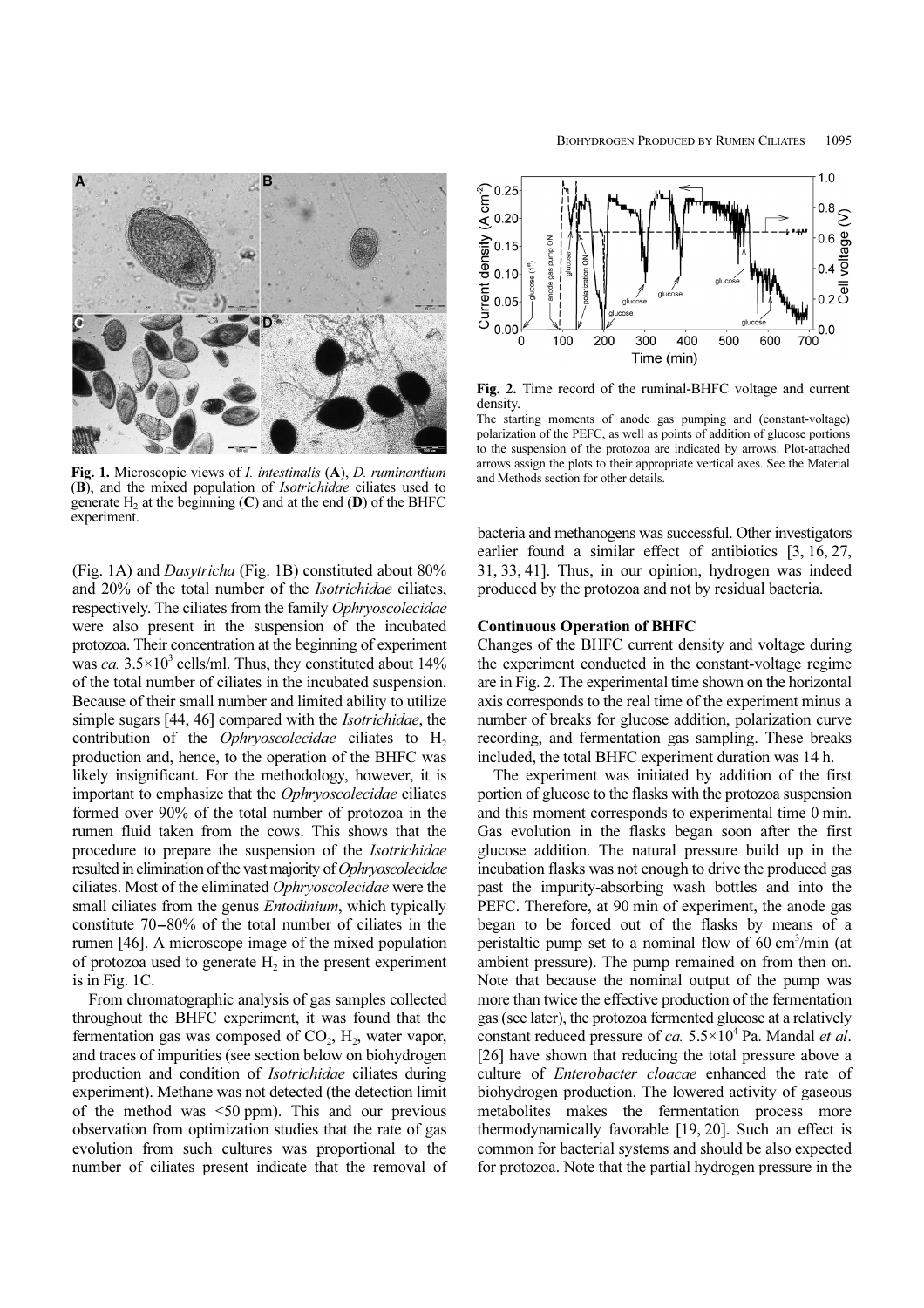rumen is also very low because of the immediate hydrogen consumption by methanogens. The concentrations of  $H<sub>2</sub>$ , 1096 Piela *et al.*<br>
rumen is also very low because of the immediate hydrogen<br>
consumption by methanogens. The concentrations of H<sub>2</sub>,<br>
CO<sub>2</sub>, and CH<sub>4</sub> in the rumen fluid are  $0.6-5.8 \mu M$ , 190– 1096 Piela *et al.*<br>
rumen is also very low because of the immediate hydrogen<br>
consumption by methanogens. The concentrations of H<sub>2</sub>,<br>
CO<sub>2</sub>, and CH<sub>4</sub> in the rumen fluid are 0.6–5.8  $\mu$ M, 190–<br>
2,800  $\mu$ M, and 25–250 of switching on the anode gas pump, the OCV of the PEFC rumen is also very low because of the immediate hydrogen<br>consumption by methanogens. The concentrations of  $H_2$ ,<br>CO<sub>2</sub>, and CH<sub>4</sub> in the rumen fluid are 0.6–5.8  $\mu$ M, 190–<br>2,800  $\mu$ M, and 25–250  $\mu$ M, respectively [21 slowly. After addition of a new portion of glucose at 120 min of experiment, the OCV returned to the high values.

At 130 min of experiment, the PEFC voltage was externally lowered to 0.638 V. The fuel cell instantly responded with a current density of ca.  $0.225$  A/cm<sup>2</sup>, which remained stable for a period of 40 min. From then on, the current density began to fall and reached  $0$  A/cm<sup>2</sup> at *ca*. 200 min. Addition of new glucose restored the current density to the previous level. Such depletions of glucose and restorations of the initial current density level were observed two more times, at *ca.* 300 and *ca.* 390 min of experiment. This behavior suggests that the incubated protozoa readily metabolized glucose. After addition of glucose at ca. 390 min, the current density remained high for a longer period of time than before (ca. 150 min). Moreover the rate of current density decrease was smaller this time. The next glucose addition at ca. 540 min caused a brief restoration of the high current density, but after another 10 min the current density suddenly stepped down to  $ca$ . 0.100 A/cm<sup>2</sup>. The last addition of glucose at ca. 610 min had a similar effect on the current density. Just after the addition, the current density rose a little, but then it fell quickly to a new low level of ca. 0.03 A/cm<sup>2</sup>. Since this was a marginal current density value, the experiment was stopped at this point.

# Biohydrogen Production and Condition of Isotrichidae Ciliates During Experiment

The ruminal BHFC running on glucose could work quite well for some time. However, at a certain point, the performance of the fuel cell decreased abruptly. The measured rate of fermentation gas production together with the rate of  $H_2$ production calculated using the results of chromatographic gas analysis is given in Fig. 3 on the same time scale as the one in Fig. 2. Our preceding studies on obtaining sufficient numbers of protozoa to produce biohydrogen showed that fermentation gas production together with the rate of  $H_2$ <br>production calculated using the results of chromatographic<br>gas analysis is given in Fig. 3 on the same time scale as the<br>one in Fig. 2. Our preceding studies on production calculated using the results of chromatographic<br>gas analysis is given in Fig. 3 on the same time scale as the<br>one in Fig. 2. Our preceding studies on obtaining sufficient<br>numbers of protozoa to produce biohydrog assays).

The changes of the rate of total gas production matched well, in their timing, the changes in current density from Fig. 3. Initially (*i.e.*, until 450 min experimental time), in periods just after fresh glucose addition, the rate of fermentation was steady and high, as assessed by the steady rate of gas production at  $ca$ . 30 cm<sup>3</sup>/min. In these periods, one might expect an approximately linear decrease of the concentration of glucose and, correspondingly, a linear increase of the concentration of the soluble metabolites (short-chain acids). Notably, the addition of glucose at



Fig. 3. Time record of the rate of total gas production by the Isotrichidae ciliates during the BHFC experiment (circles and line).

<sup>H</sup>2 production rate is also shown based on the composition of the gas from chromatography (squares). The experimental timeline is the same as in Fig. 2. See the Materials and Methods section for other details.

540 min of experiment no longer increased the rate of gas production to ca. 30 cm<sup>3</sup>/min (ambient pressure) as did the previous glucose additions. Towards the end of the experiment, the gas production rate gradually fell despite new glucose was introduced into the flasks. Clearly, the protozoa stopped converting glucose.

From the counting of the ciliates at the end of the experiment, it was found that the total number of protozoa from the Isotrichidae family decreased by about 49% to  $1.0\times10^4$  cells/ml and those from the *Ophryoscolecidae* family by about 47% to  $1.6 \times 10^3$  cells/ml. In Fig. 1D, one can notice the strongly decreased transparency of the still living ciliates at the end of the experiment, and this was due to abnormal synthesis of storage amylopectin. This process, together with the vigorous shaking of the flasks, could result in bursting of many individuals. Microscopic examination of the samples taken from the incubation flasks after the experiment confirmed such an interpretation: numerous loose grains of amylopectin were found in the fluid.

Determination of the major carboxylic acids in the postexperiment suspension revealed 0.0142, 0.0321, and 0.0432 M of acetic, butyric, and lactic acids, respectively. At the beginning of the experiment, no organic acids were detected by gas chromatography. For example, the maximum concentrations of acetic and butyric acids in the rumen fluid of sheep fed a hay-concentrate diet were 0.0794 and 0.0139 M, respectively [30]. The concentration of lactic acid in cattle fed a starch-rich diet may reach 0.018 M [42]. It is noteworthy that this marked increase in acid concentrations was not able to lower the pH in the incubation flasks below the values tolerated by the protozoa (i.e., below 5.0) [46]. The relevant measurements performed at the beginning and the end of the experiment showed that a decrease in the pH, from 7.76 to about 6.90, had taken place during the incubation period. Such a small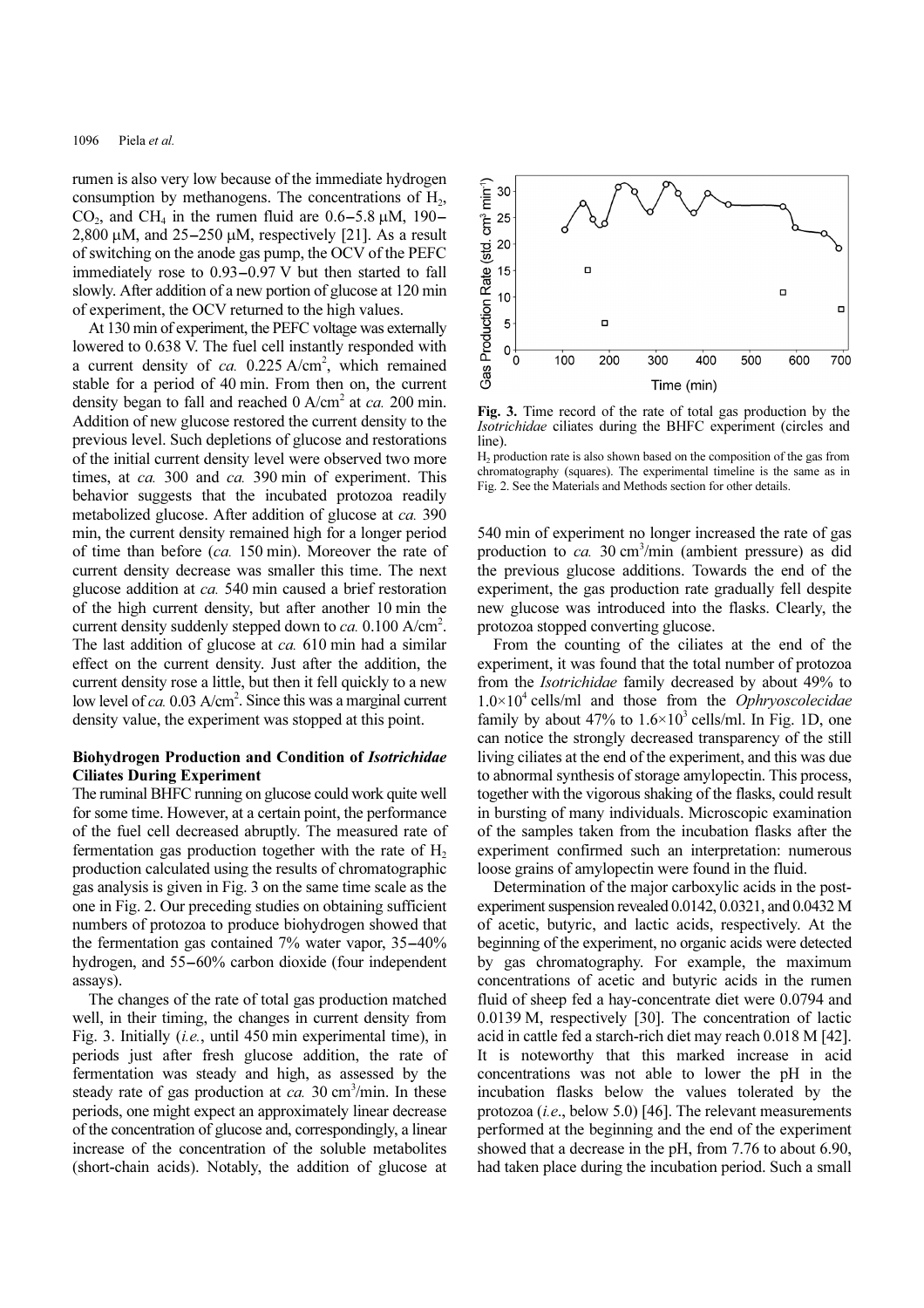acidification of the incubation medium was possible because of the high buffering capacity of the Hungate salt solution used to suspend the protozoa in the bioreactor.

# BHFC Performance

From comparison of Fig. 2 and 3, we can conclude that the relative changes in the total gas production caused much higher relative changes of the PEFC current density. A slightly better qualitative correspondence was observed between the current density and the rate of  $H_2$  production. Yet, the fuel cell responded overly also to the changes in the rate of  $H_2$  supply. The supplied stream of  $H_2$  expressed in A/cm<sup>2</sup> was always at least twice the observed current density. This was due to the fact that, by design of this experiment, the fuel cell operated at low relative flows of the fermentation gas, in which  $H<sub>2</sub>$  was substantially diluted with CO<sub>2</sub>. Such effects were demonstrated before for PEFCs operating at low flows of H<sub>2</sub> diluted with an inert gas [37]. To confirm that the PEFC operation in this BHFC experiment was subject to an  $H_2$  transport limitation, polarization curves were recorded three times during the experiment (Fig. 4). A reactant transport limitation on a polarization curve of a fuel cell is best inferred from the limiting current. The values of the limiting current were 0.33,  $0.41$ , and  $0.10$  A/cm<sup>2</sup> for the polarization curves recorded at 160, 327, and 603 min of experiment, respectively. After consulting Fig. 3, we see that the limiting current values correlated well with the measured total rates of gas production.



Fig. 4. Steady-state polarization curves of the ruminal BHFC (lines with symbols) and of the PEFC used in the BHFC experiment supplied with pure  $H_2$  and pure air (lines only). In the case of the PEFC running on the pure gases, a simultaneous record of the internal fuel cell resistance is also provided. The pure-gases PEFC polarization data obtained before (solid lines, no symbols) and after (dashed lines, no symbols) the BHFC experiment is shown. Experimental times (on the timeline from Fig. 2), at which the BHFC polarization curves were recorded, are indicated in the figure. Plot-attached arrows assign the plots to their appropriate vertical axes. See the Materials and Methods section for other details.

It is notable that the BHFC polarization curve at 327 min of experiment did not differ much from the polarization curves recorded with pure  $H<sub>2</sub>$  and pure air, particularly in the kinetically controlled region; that is at high cell voltage values. This shows that the PEFC used could operate on the hydrogen-rich fermentation gas just as efficiently as on pure H2. This is a remarkable result, considering that the fermentation gas contained substantial levels of strong catalyst- and membrane-poisoning substances and that the removal of these impurities from the gas by absorption was certainly not complete. The levels of the impurities determined in one sample of the fermentation gas were  $7$  ppm  $H_2S$ , 190 ppm butyric acid, 10 ppm propionic acid, 6 ppm acetic acid, and 700 ppm NH<sub>3</sub>. With these levels of catalyst poisons, a deterioration of performance for typical hydrogen PEFCs would be immediate. Moreover, the low PEFC operation temperature was favorable for poisoning. The resistance of this PEFC to catalyst poisoning can be explained by the fact that the catalysts and loadings used were typical for high-performance MEAs designed to directly oxidize light organic molecules, such as methanol. Hence, the MEA was highly tolerant to catalyst poisons. In the case of  $NH<sub>3</sub>$ , which has the tendency to bind strongly with protons in the proton-conducting membrane lowering its conductivity, no harmful effect was observed on the time scale of the experiment, probably because of a relatively slow transport of the  $NH<sub>3</sub>$  to the membrane. Further confirming the good match between the PEFC used and the ruminal fermentation gas is the fact that the pure-gases polarization curves (including the internal resistance plots) recorded before and after the BHFC experiment almost overlapped (Fig. 4). This showed that the PEFC performance was unaffected by the BHFC operation.

From the best-recorded BHFC polarization curve at 327 min of experiment (Fig. 4), a maximum power density of 1.66 kW/m<sup>2</sup> (PEFC geometric area) was calculated. The value translates to a maximum volumetric power density (bioreactor+PEFC) of 128 W/m<sup>3</sup>. This value is comparable with high values obtained with certain MFCs [2], although it is not better than the MFC record values [10, 11]. Since the volume of the PEFC was negligible compared with the volume of the bioreactor, employing a smaller bioreactor and a more concentrated suspension of the ciliates could raise this volumetric power density figure. The overall good BHFC power density in this work was thanks to the good performance of the PEFC (Fig. 4, lines only). It closely matched the performances reported for PEFCs with commercial MEAs tested under comparable operating conditions [17, 35].

## Hydrogen Yield and Coulombic Efficiency

The average hydrogen yield in the bioreactor was estimated on the basis of an approximate balance of carbon for the whole experiment involving the products of glucose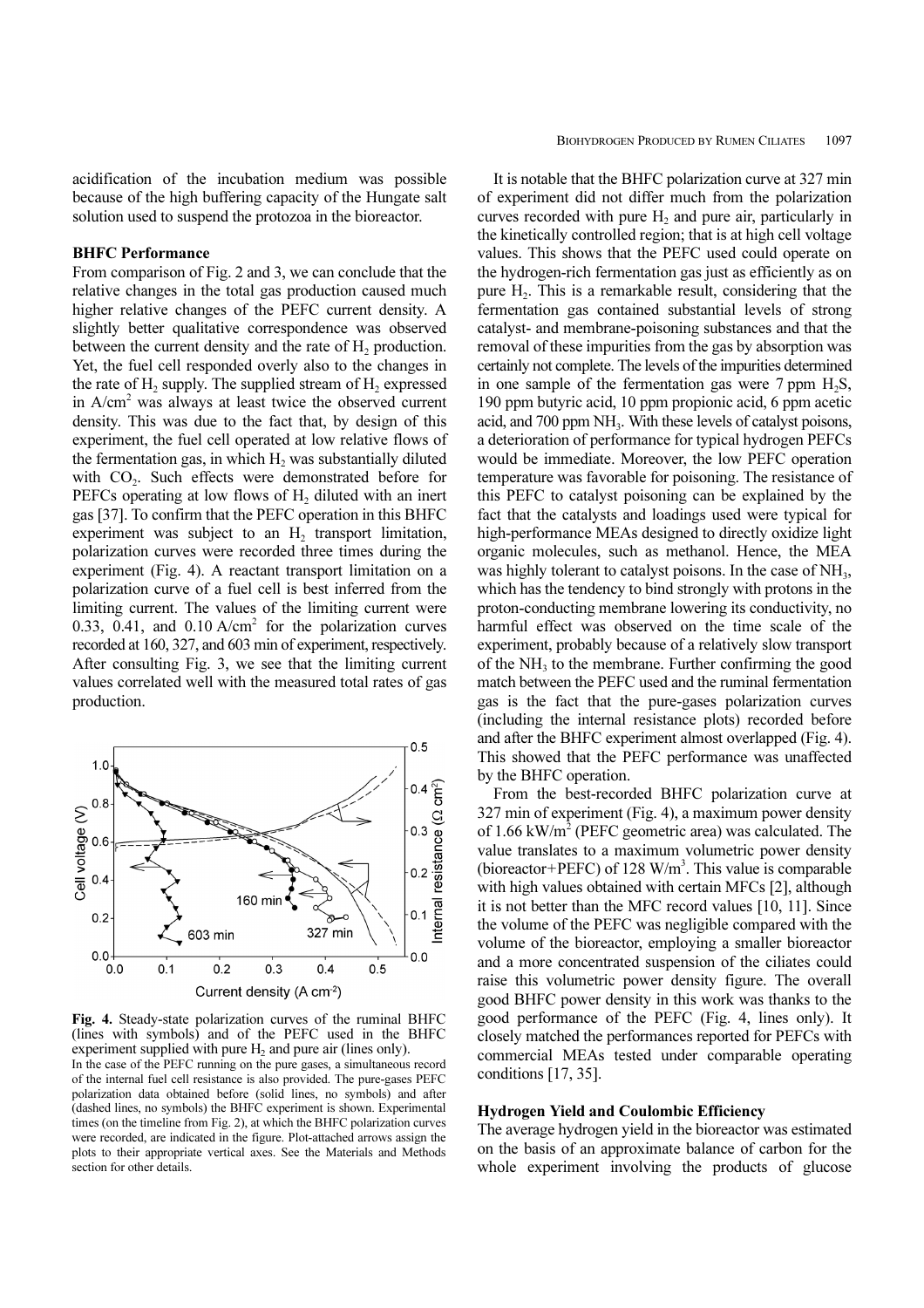fermentation. The balance includes the determined amounts of evolved  $CO<sub>2</sub>$  (0.47 mol C) and generated short acids  $(1.83 \text{ mol C})$  plus the CO<sub>2</sub> dissolved in the bioreactor liquid (0.15 mol C). Assuming no other carbonaceous products of fermentation were formed, the amount of glucose fermented could be calculated  $(0.47+1.83+0.15=$ 2.45 mol C=0.41 mol glucose). Considering the total amount of glucose added to the flasks during the experiment (1.07 mol glucose), it was found that 38% of the total glucose was fermented, whereas the rest was either converted to the amylopectin or stayed in solution. The comparison of the amount of evolved  $H_2$  (0.47 mol  $H_2$ ) with the fermented glucose gave the number of 1.15 mol  $H<sub>2</sub>$  per mol glucose. The number is in very good agreement with literature data on glucose fermentation by *I. prostoma* [32].

The estimation of the coulombic efficiency was done by dividing the total charge generated by the PEFC during the whole experiment (0.38 mol electrons) by the maximum charge potentially available from the glucose fermented during the whole experiment, which has been calculated above (0.41 mol glucose×24 mol electrons per mol glucose  $=$  9.84 mol electrons). A coulombic efficiency of 3.8% was obtained.

## **DISCUSSION**

The main aims of the present study were (i) checking if a fermentation gas produced by the rumen ciliates is a fuel compatible with a state-of-the-art PEFC and (ii) a comparison of PEFC operation on pure hydrogen and on the fermentation gas. In other words, the PEFC served as a tool for checking the quality of the fermentation gas produced by the rumen Isotrichidae ciliates.

In our BHFC studies to date, we tried to generate hydrogen with the aid of the ciliates as well as with the aid of selected anaerobic bacteria fed molasses (unpublished results) and to use the hydrogen as a fuel for the PEFC. From comparison of these two options, it appears that the bacteria give better hydrogen yields and their culture is much more sustainable. At the same time, the fermentation gas is more "dirty" (i.e., it contains higher levels of sulfur compounds and longer-chain acids), so the risk of poisoning the PEFC is higher than with the ciliates.

Both the hydrogen yield and the coulombic efficiency numbers obtained for the described BHFC are low when compared with other studies on biologically assisted  $H<sub>2</sub>$  [7, 20] or power generation [39]. This results from two things. Firstly, the energetic efficiency of fermentation is much lower than the energetic efficiency of respiration. The Isotrichidae ciliates fermentation is thought to be similar to the Clostridium-type fermentation. However, the two

enzymes, which are key to this metabolism  $(i.e.,$  the pyruvate:ferredoxin oxidoreductase and the hydrogenase responsible for conversion of pyruvate to acetyl coenzyme A and hydrogen) are this time located in hydrogenosomes [46]. This type of fermentation (when leading only to acetate,  $H_2$ , and  $CO_2$ ) is capable of providing a maximum theoretical number of  $4 \text{ mols H}_2$  per mol glucose, or one third of all electrons available from glucose [7, 20]. In our case, in which longer chain products of glucose fermentation were formed, roughly only one twelfth of all electrons available from glucose were recovered as  $H_2$  in the bioreactor. Production of electricity in systems employing fermentative organisms is commonly associated with coulombic efficiency numbers of less than 10% [25]. Secondly, the PEFC converted only a fraction of its  $H_2$ supply to electricity (about a half). The rest exited to the atmosphere. The utilization of  $H<sub>2</sub>$  in the PEFC could be raised by adequate system design.

After a period of relatively steady metabolic activity of the protozoa culture, we have observed a significant slowing of the overall metabolism that caused a drop of the BHFC performance. The possible reasons for it were (i) an overly accumulation of storage carbohydrates (protozoan amylopectin) inside the ciliate cells, and (ii) accumulation of soluble metabolites *(i.e.*, the short-chain carboxylic acids) in the suspension [33, 41, 45]. It has been suggested in the literature that the Isotrichidae ciliates lack a mechanism to regulate the storage of amylopectin, which may lead to rupture of the cells when they are incubated with sugars at high sugar concentrations [33, 41]. About 75–80% of the sugars taken up by the Isotrichidae can be converted to amylopectin [44]. During in vitro fermentation of glucose by I. prostoma and D. ruminantium, Prins and van Hoven [33, 41] have also observed high concentrations of lactic acid. Under natural conditions, the released acids are absorbed via the rumen wall or utilized by other microorganisms inhabiting the rumen. No such lowering mechanisms were present in our experiment and this had to result in increase of the acids' concentrations. We postulate that if any inhibitive effect of the acids was present, it could have been through specific biochemical interaction of excess lactic or butyric acid with the metabolic processes of the protozoa, rather than through lowering of the medium pH. Our result is in line with observations of others that the in vitro conditions are generally not favorable for these ciliates [46]. One should remember that the rumen is a specific ecosystem with strong symbiotic relations between all the rumen microorganisms. These relations are often poorly known.

Looking for traces of impurities accumulating on the PEFC electrodes, an additional sensitive test was run. Cyclic voltammetry of the PEFC anode and cathode was recorded immediately after the BHFC experiment (data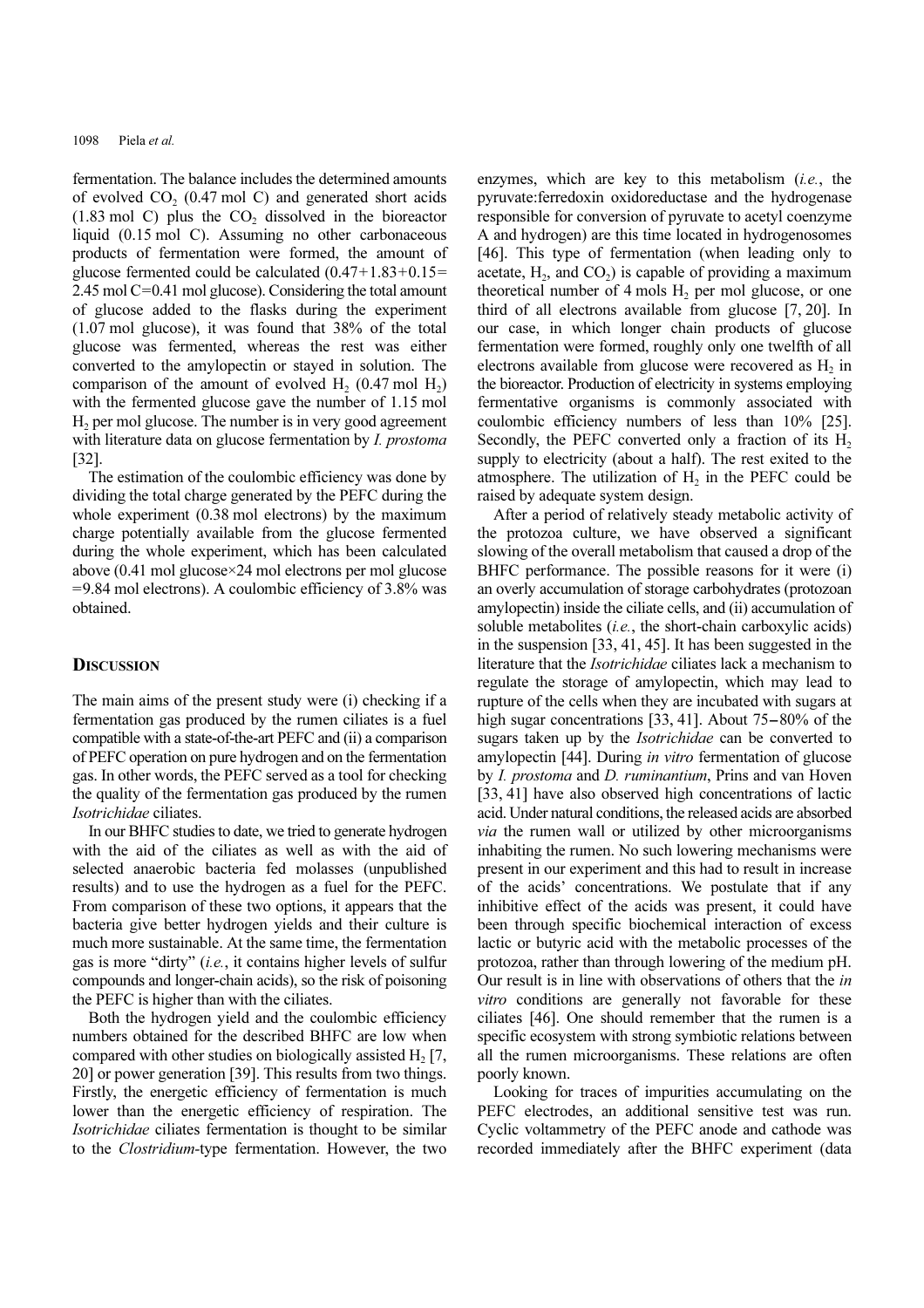not shown). Results of the test showed that the electrodes were free of any strongly adsorbed impurities that influence current production.

The presented BHFC performance was equal to the performance of the PEFC running on pure hydrogen. However, considering the entire system and looking at it critically, we faced the problems of the low coulombic efficiency, the short life time related to the lack of sustainability of the Isotrichidae ciliates culture, and an overall negative energy balance due to the need of shaking, pumping, and maintaining the bioreactor temperature at 40°C. Furthermore, the use of antibiotics to eliminate methanogenesis is a serious limiting factor for a hypothetical application of those rumen ciliates because of environmental concerns. Unfortunately, there are currently no other methods to keep down the symbiotic methanogens.

From the point of view of a potential application, the problem of utilization or recycling of nongaseous fermentation products is also vital. The same problem is also faced in biohydrogen production from bacterial fermentation and several solutions have already been proposed, such as the use of the soluble products as raw materials in subsequent chemical syntheses or as substrates for other biological processes.

Nevertheless, in this contribution, a fundamental possibility of using the ciliates as producers of biohydrogen that can be used for a technical purpose (electricity generation) was demonstrated. We hope this work will direct the attention of the biological community towards the rumen microorganisms and their potential role as biohydrogen producers. In our view, the effort should go in the direction of employing the ruminal Ophryoscolecidae ciliates, because they are capable of generating hydrogen from starch and cellulose.

# Acknowledgment

The support from the Polish Ministry of Science and Higher Education through grant 2 P04B 004 29, awarded for the years 2005-2009, is acknowledged.

#### **REFERENCES**

- 1. Abou Akkada, A. R. and B. H. Howard. 1960. The biochemistry of rumen protozoa. 3. The carbohydrate metabolism of Entodinium. FERENCES<br>Abou Akkada, A. R. and 1<br>of rumen protozoa. 3. The *Giochem. J.* **76:** 445–451.
- 2. Aelterman, P., K. Rabaey, T. H. Pham, N. Boon, and W. Verstraete. 2006. Continuous electricity generation at high voltages and currents using stacked microbial fuel cells. Environ. Sci. of rumen protozoa. 3. The<br>Biochem. J. **76:** 445–451<br>Aelterman, P., K. Raba<br>Verstraete. 2006. Continua<br>and currents using stacl<br>Technol. **40**: 3388–3394.
- 3. Bonhomme, A., G. Fonty, M. J. Foglietti, D. Robic, and M. Weber. 1986. Endo-1,4-β-glucanase and β-glucosidase in the ciliate Polyplastron multivesiculatum free of cellulolytic bacteria. and currents using stacked mic<br> *Technol.* **40**: 3388–3394.<br>
Bonhomme, A., G. Fonty, M.<br>
Weber. 1986. Endo-1,4-β-gluca<br>
ciliate *Polyplastron multivesicula*<br> *Can. J. Microbiol.* **32:** 219–225.
- 4. Bullen, R. A., T. C. Arnot, J. B. Lakeman, and F. C. Walsh. 2006. Biofuel cells and their development. Biosens. Bioelectron. BIOHN<br>
Bullen, R. A., 7<br>
2006. Biofuel co<br> **21:** 2015–2045.
- 5. Coleman, G. S., J. I. Davies, and M. A. Cash. 1972. The cultivation of the rumen ciliates Epidinium ecaudatum caudatum and Polyplastron multivesiculatum in vitro. J. Gen. Microbiol. 2006. Biofuel<br>
21: 2015–204<br>
Coleman, G.<br>
cultivation of<br>
and *Polyplasi*<br>
73: 509–521.
- 6. Czerkawski, J. W. 1986. An Introduction to Rumen Studies. Pergamon Press, Oxford, New York, Toronto, Sydney, Frankfurt.
- 7. Das, D. and T. N. Veziroglu. 2008. Advances in biological hydrogen production processes. Int. J. Hydrogen Energy 33: 73: 509–52<br>Czerkawski,<br>Pergamon P<br>Das, D. an<br>hydrogen p Pergamon Press, Oxford, New York, Toronto, Sydney, Frankfurt.<br>Das, D. and T. N. Veziroglu. 2008. Advances in biological<br>hydrogen production processes. *Int. J. Hydrogen Energy* 33:<br>6046–6057.<br>Dehority, B. A. and C. G. Orpi
- 8. Dehority, B. A. and C. G. Orpin. 1997. Development of, and 245. In P. N. Hobson, and C. S. Stewart (eds.). The Rumen Microbial Ecosystem. Blackie Academic & Professional, London, Wheinheim, New York, Tokyo, Melbourne, Madras.
- 9. Ellis, J. E., P. S. McIntyre, M. Saleh, A. G. Williams, and D. Lloyd. 1991. Influence of  $CO$ , and low concentration of  $O_2$  on fermentative metabolism of the ruminal ciliate Polyplastron *Microbial Ecosystem.* Blackie Academic & Professional, Lon Wheinheim, New York, Tokyo, Melbourne, Madras. Ellis, J. E., P. S. McIntyre, M. Saleh, A. G. Williams, and Lloyd. 1991. Influence of  $CO_2$  and low concentration
- 10. Fan, Y., H. Hu, and H. Liu. 2007. Enhanced coulombic efficiency and power density of air-cathode microbial fuel cells with an improved cell configuration. J. Power Sources 171: rermentat<br>multivesic<br>Fan, Y.,<br>efficiency<br>with an<br>348–354.
- 11. Fan, Y., H. Hu, and H. Liu. 2007. Sustainable power generation in microbial fuel cells using bicarbonate buffer and proton erriciency and power density of air-cathode microbial fuel with an improved cell configuration. *J. Power Sources*<br>348–354.<br>Fan, Y., H. Hu, and H. Liu. 2007. Sustainable power genera<br>in microbial fuel cells using bicarbona
- 12. Ghirardi, M. L., L. Zhang, J. W. Lee, T. Flynn, M. Seibert, E. Greenbaum, and A. Melis. 2000. Microalgae: A green source of Fan, Y., H. Hu, and H. Lut. 2007. Sustainable in microbial fuel cells using bicarbonate bt<br>transfer mechanisms. *Environ. Sci. Technol*. **41:**<br>Ghirardi, M. L., L. Zhang, J. W. Lee, T. Flyni<br>Greenbaum, and A. Melis. 2000. M
- 13. Gijzen, H. J., K. B. Zwart, F. J. Verhagen, and G. P. Vogels. 1988. High-rate two-phase process for the anaerobic degradation of cellulose, employing rumen microorganisms for an efficient Greenbaum, and A. Melis. 2000. Microalgae: A<br>renewable H<sub>2</sub>. *Trends Biotechnol*. **18:** 506–511.<br>Gijzen, H. J., K. B. Zwart, F. J. Verhagen, a<br>1988. High-rate two-phase process for the anaer<br>of cellulose, employing rumen m Gijzen, H. J., K. B. Zwart, F. J. Vernagen, and G. P. Vogels<br>1988. High-rate two-phase process for the anaerobic degradation<br>of cellulose, employing rumen microorganisms for an efficien<br>acidogenesis. *Biotechnol. Bioeng*.
- 14. Hallenbeck, P. C. and D. Ghosh. 2009. Advances in biohydrogen
- 15. Hungate, R. E. 1942. The cultivation of Eudiplodinium neglectum with experiments on the digestion of cellulose. Biol. Bull. Mar. acidogenesis. *Biotechnol. Bioeng.* **31:**<br>Hallenbeck, P. C. and D. Ghosh. 2009<br>production: The way forward. *Trends*<br>Hungate, R. E. 1942. The cultivation<br>with experiments on the digestion of<br>*Biol. Lab. Woods Hole* **83:** 3
- 16. Jounany, J. P., T. Michalowski, S. Toillon, and J. Senaud. 1994. Contribution of the rumen ciliate Polyplastron multivesiculatum to the degradation and fermentation of crystalline or soluble cellulose. Annu. Zootech. 43 (Suppl. 1): 22S.
- 17. Jung, G.-B., K.-F. Lo, A. Su, F.-B. Weng, C.-H. Tu, T.-F. Yang, and S.-H. Chan. 2008. Experimental evaluation of an ambient forced-feed air-supply PEM fuel cell. Int. J. Hydrogen Energy to the degradat<br>cellulose. Annu.<br>Jung, G-B., K.-<br>and S.-H. Chan<br>forced-feed air-s<br>**33:** 2980–2985.
- 18. Kivaisi, A. K., H. J. Gijzen, H. J. M. Op den Camp, and G. D. Vogels. 1992. Conversion of cereal residues into biogas in a rumenand S.-H. Chan. 2008. Experimental evaluation or an ambi-<br>forced-feed air-supply PEM fuel cell. *Int. J. Hydrogen Ene.*<br>33: 2980–2985.<br>Kivaisi, A. K., H. J. Gijzen, H. J. M. Op den Camp, and G.<br>Vogels. 1992. Conversion of
- 19. Kraemer, J. T. and D. M. Bagley. 2007. Improving the yield from fermentative hydrogen production. Biotechnol. Lett. 29: Kivaisi, A<br>Vogels. 19<br>derived pr<br>Kraemer,<br>from ferm<br>685–695.
- 20. Li, C. and H. H. P. Fang. 2007. Fermentative hydrogen production from wastewater and solid wastes by mixed cultures. Crit. Rev. Kraemer, J. 1. and D. M. Bag<br>from fermentative hydrogen pr<br>685–695.<br>Li, C. and H. H. P. Fang. 2007. F<br>from wastewater and solid wast<br>*Environ. Sci. Technol.* **37:** 1–39.
- 21. Lloyd, D., K. Hillman, N. Yarlett, and A. G. Williams. 1989. Hydrogen production by rumen holotrich protozoa: Effects of